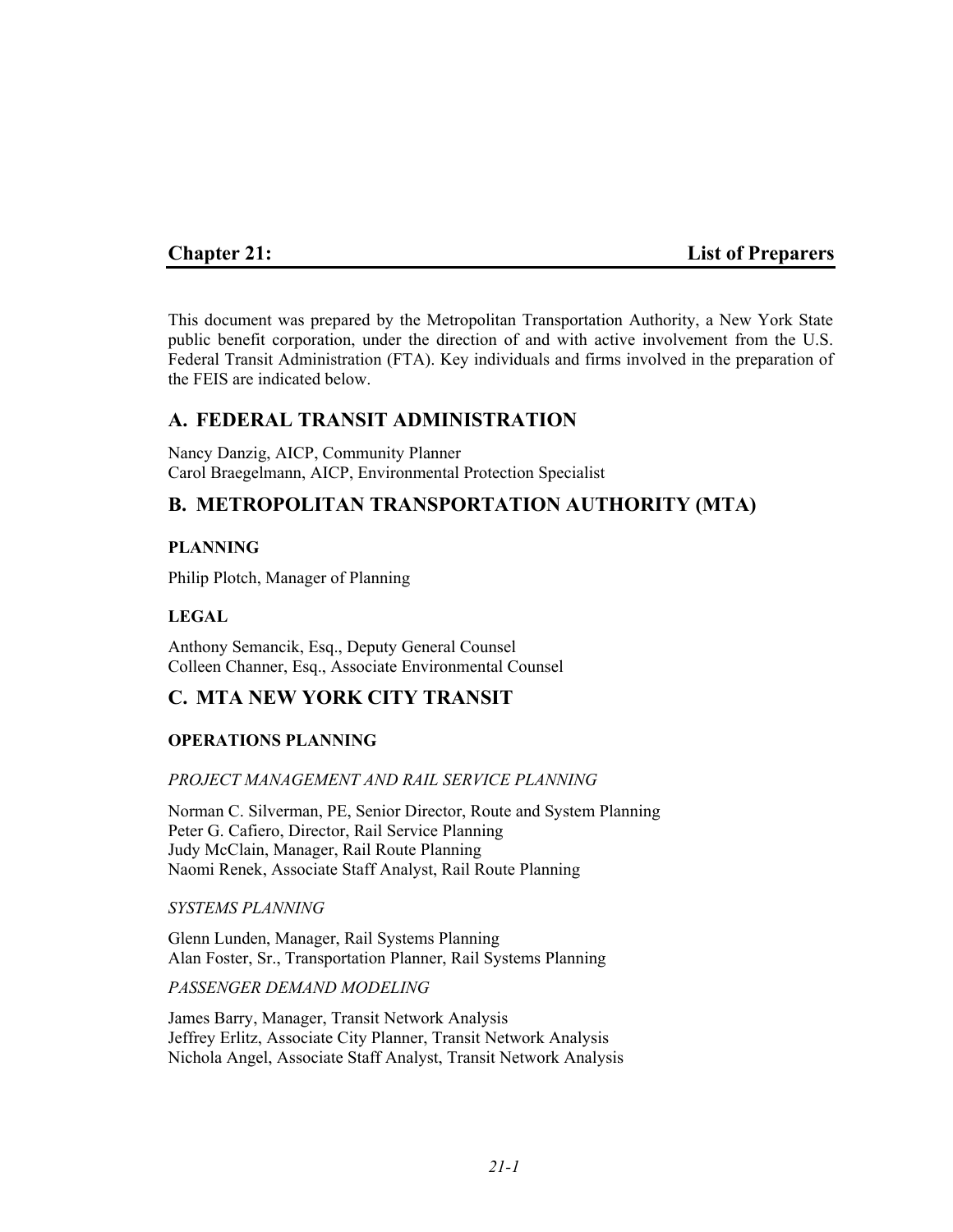## *STATION OPERATIONS PLANNING*

David Haase, Director, Station Operations Planning Susannah Harrington, Manager, Station Operations Planning

## **CAPITAL PROGRAM MANAGEMENT**

Anil Parikh, PE, Program Manager, System Expansion Kachee Cheung, PE, Design Manager, System Expansion Sitansu Sinha, PE, Design Manager, System Expansion Kirit Mevawala, PE, Acting Design Manager, System Expansion Ajay Singh, Chief, Sustainability and Environmental Management William Jehle, PE, Chief, Environmental Engineering (Retired) Emil F. Dul, PE, Principal Engineer, Sustainability and Environmental Management Collette Ericsson, PE, Sustainability and Environmental Management Troy S. Lundy, System Safety Specialist, Sustainability and Environmental Management Derek Braithwaite, PE, System Safety Specialist, Sustainability and Environmental Management Sanjay Sengupta, PE, Principal Engineer, Structural Engineering

## **PUBLIC OUTREACH**

Alissa Kosowsky, Manager, Government and Community Relations

## **DEPARTMENT OF SUBWAYS**

Robert Karlovits, Senior Director, Strategic and Long Range Planning, Capital Programs

## **SYSTEM SAFETY**

Josephine Brown, Manager, Environmental Safety, Environmental Protection and Industrial Hygiene

# **D. ENVIRONMENTAL LEGAL COUNSEL**

J. Kevin Healy, Esq., Bryan Cave/Robinson Silverman Charla Beth Mobley, Esq., Bryan Cave/Robinson Silverman

# **E. ENVIRONMENTAL IMPACT STATEMENT CONSULTANT TEAM**

## **VOLLMER ASSOCIATES—PRIME CONSULTANT/CONCEPTUAL ENGINEERING/ TRANSIT ANALYSIS/RIDERSHIP MODELING**

Stuart Lerner, PE, Partner-in-Charge Richard A. Chudd, PE, Project Manager and Principal Transportation Engineer Jeremy J. Alvarez, PP, AICP, Principal Project Planner Toby Hansson, PE, AICP, Principal Civil Engineer Ben Malamed, PE, Senior Structural Engineer Nina Peek, AICP, Planner (Former) Sumeet Kishnani, Junior Transportation Engineer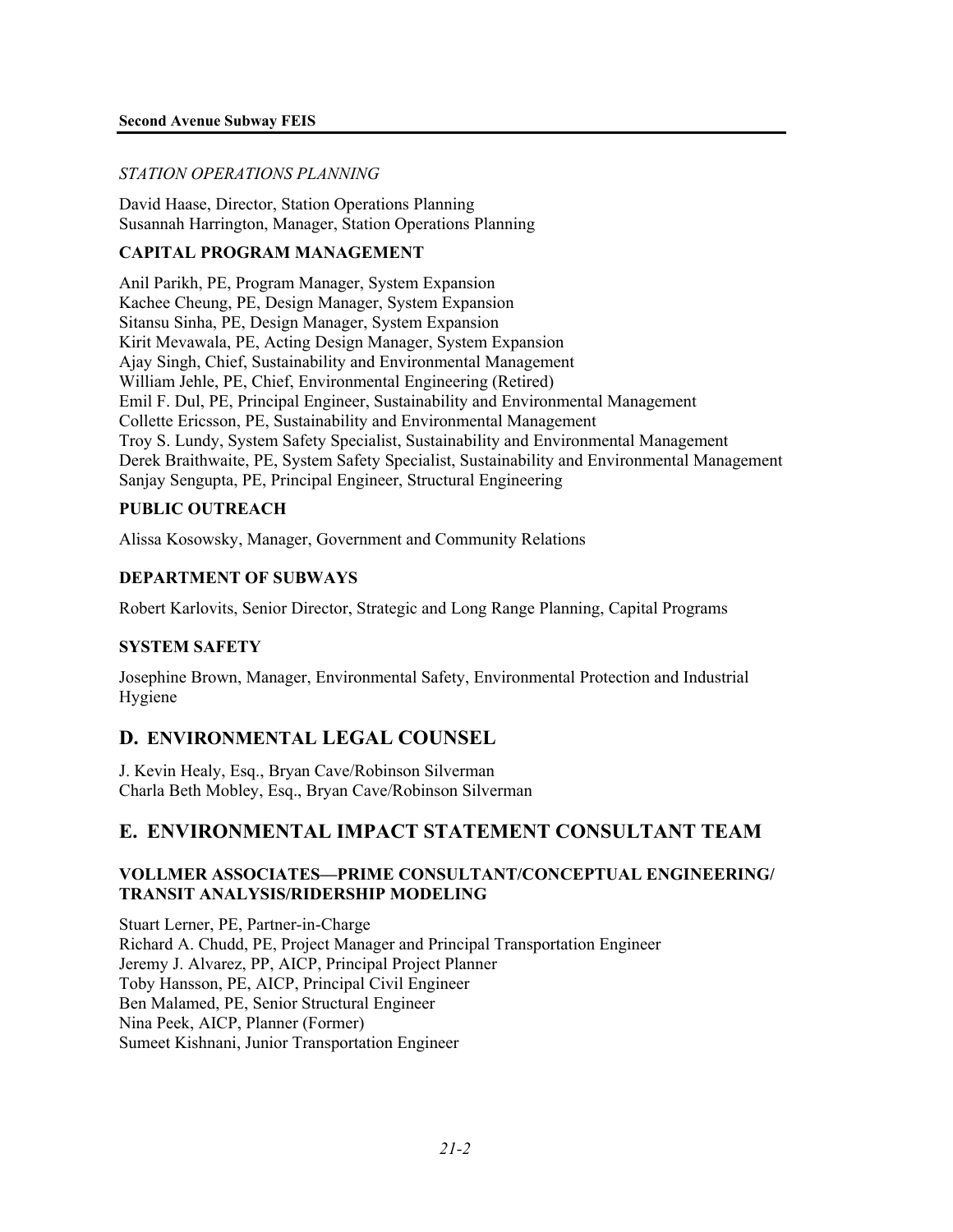#### **AKRF, INC.—ENVIRONMENTAL IMPACT STATEMENT**

Debra C. Allee, AICP, Principal-in-Charge Julie Cowing, AICP, EIS Project Manager Noreen Doyle, EIS Deputy Project Manager (Former) Stacey Dinstell, AICP, EIS Deputy Project Manager Stephen S. Rosen, Ph.D., Noise and Vibration Marcus Simons, Hazardous Materials Fred Jacobs, Ph.D., Natural Resources Hillel Hammer, Air Quality Claudia Cooney, Historic and Archaeological Resources Dennis R. Mincieli, Economic Conditions

#### **ENG-WONG, TAUB & ASSOCIATES—EIS TRAFFIC, PARKING, AND PEDESTRIAN ANALYSES**

Martin Taub, PE, Traffic and Transportation Studies Director Babu Veeregowda, PE, Senior Associate, Traffic Studies Task Leader Patrick O'Mara, PE, Traffic and Transportation Studies, Task Leader (Former) Emmanuel St. Pierre, Jr., Transportation Engineer Michael Despojado, Transportation Engineer

#### **SYSTRA CONSULTING, INC.—CONCEPTUAL ENGINEERING AND RAIL OPERATION**

Christopher Taylor, PE, Assistant Vice President and Deputy Director, Track Jill Cornick, Track Designer

#### **BEYER BLINDER BELLE—STATION ARCHITECTURE**

John Giaccio, AIA, Urban Design and Station Architecture

#### **HISTORICAL PERSPECTIVES, INC.—ARCHAEOLOGY**

Cece Saunders, RPA, Archaeology Betsy Kearns, RPA, Archaeology Feline Schneiderman-Fox, RPA, Archaeology

#### **STUMP/HAUSMAN—RIDERSHIP MODELING**

Kenneth Hausman, PE, Partner

#### **G2 PROJECT PLANNING—COST ESTIMATING**

Christine Glavasich, MBA, President